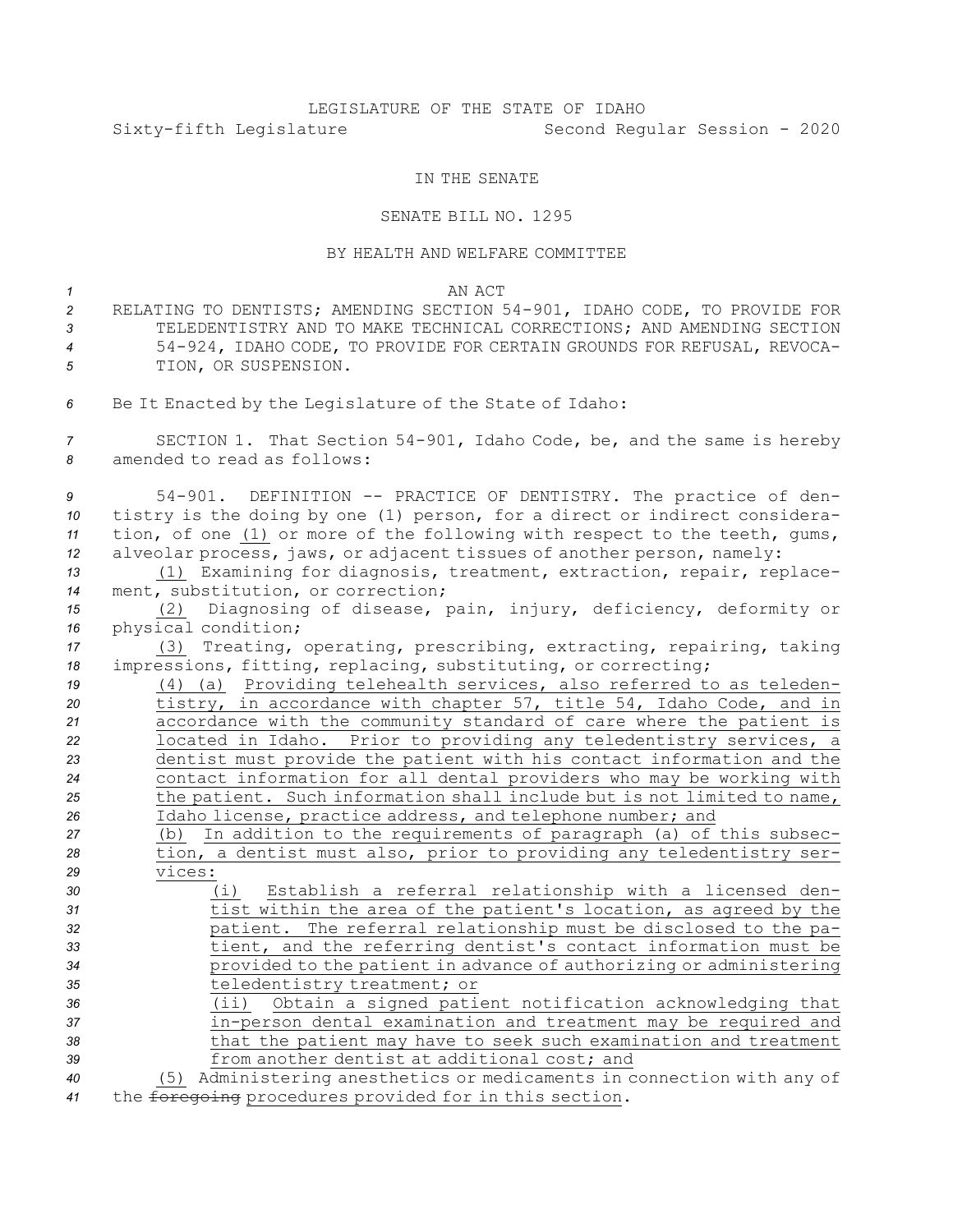*<sup>1</sup>* SECTION 2. That Section 54-924, Idaho Code, be, and the same is hereby *2* amended to read as follows:

 54-924. OTHER GROUNDS OF REFUSAL, REVOCATION OR SUSPENSION OF DEN- TISTS -- PROBATION AGREEMENTS. The board may refuse to issue or renew <sup>a</sup> den- tal license, or may revoke, suspend, place on probation, reprimand or take other disciplinary action with respect to <sup>a</sup> dental license as the board may deem proper, including administrative penalties not to exceed ten thousand dollars (\$10,000) per violation and assessment of the costs of disciplinary proceedings in the event <sup>a</sup> dentist shall:

 (1) Intentionally misstate, or fail fully to disclose, <sup>a</sup> fact mate- rial to determination of fitness and qualification in an application for licensure to practice dentistry, or cheat in an examination to practice dentistry; or procure <sup>a</sup> certificate or finding of qualification to practice dentistry or subsequently <sup>a</sup> license by false, fraudulent or deceitful means or in any other name than his own true name; or

 (2) Practice dentistry under any name other than his own true name ex- cept as <sup>a</sup> professional service corporation or professional limited liabil- ity company or as <sup>a</sup> limited managed care plan pursuant to chapter 39, title 41, Idaho Code; or

 (3) Practice or in any manner or by any means or at any place hold out or represent himself as practicing dentistry in or under the name of, or as <sup>a</sup> member, representative, agent or employee of, or in connection with, any company, association, or corporation, or under any trade, fictitious or business name except as <sup>a</sup> professional service corporation or professional limited liability company or as <sup>a</sup> limited managed care plan pursuant to chap- ter 39, title 41, Idaho Code, except for <sup>a</sup> dentist practicing dentistry as an employee or contracting dentist providing dentistry services to any health center as defined and authorized in section 330 of the public health service act, codified as amended at 42 U.S.C. 254b; or

- *<sup>30</sup>* (4) (a) Make, or cause to be made, or assist in making, any fraudulent, *<sup>31</sup>* false, or misleading statement as to his own, or an employee's, asso-*<sup>32</sup>* ciate's, or other dentist's, dental therapist's, or dental hygienist's *<sup>33</sup>* skill or lack of skill, or method of practice; or
- *<sup>34</sup>* (b) Claim to practice dentistry without causing pain; or
- *<sup>35</sup>* (c) Claim superiority over other dentists; or
- *<sup>36</sup>* (d) Publish, advertise, or circulate reports, letters, certificates, *<sup>37</sup>* endorsements, or evidence of cures or corrections of dental conditions *<sup>38</sup>* by such dentist, his employee or associate by reason of his or their *<sup>39</sup>* skill, experience, or ability or of his or their use of any system, *<sup>40</sup>* method, technique, device, drug, medicine, material, manipulation or *41* machine; or
- *<sup>42</sup>* (e) Advertise the use of, or use, any system, method, technique, de-*<sup>43</sup>* vice, drug, medicine, material or machine, which is either falsely ad-*44* vertised or misnamed; or

*<sup>45</sup>* (5) Use intoxicants or drugs to such <sup>a</sup> degree as to render him unfit to *<sup>46</sup>* practice; or

*<sup>47</sup>* (6) Commit malpractice, that is, to provide dental care which fails to *<sup>48</sup>* meet the standard of dental care provided by other qualified dentists in the *<sup>49</sup>* same community or similar communities, taking into account his training, ex-